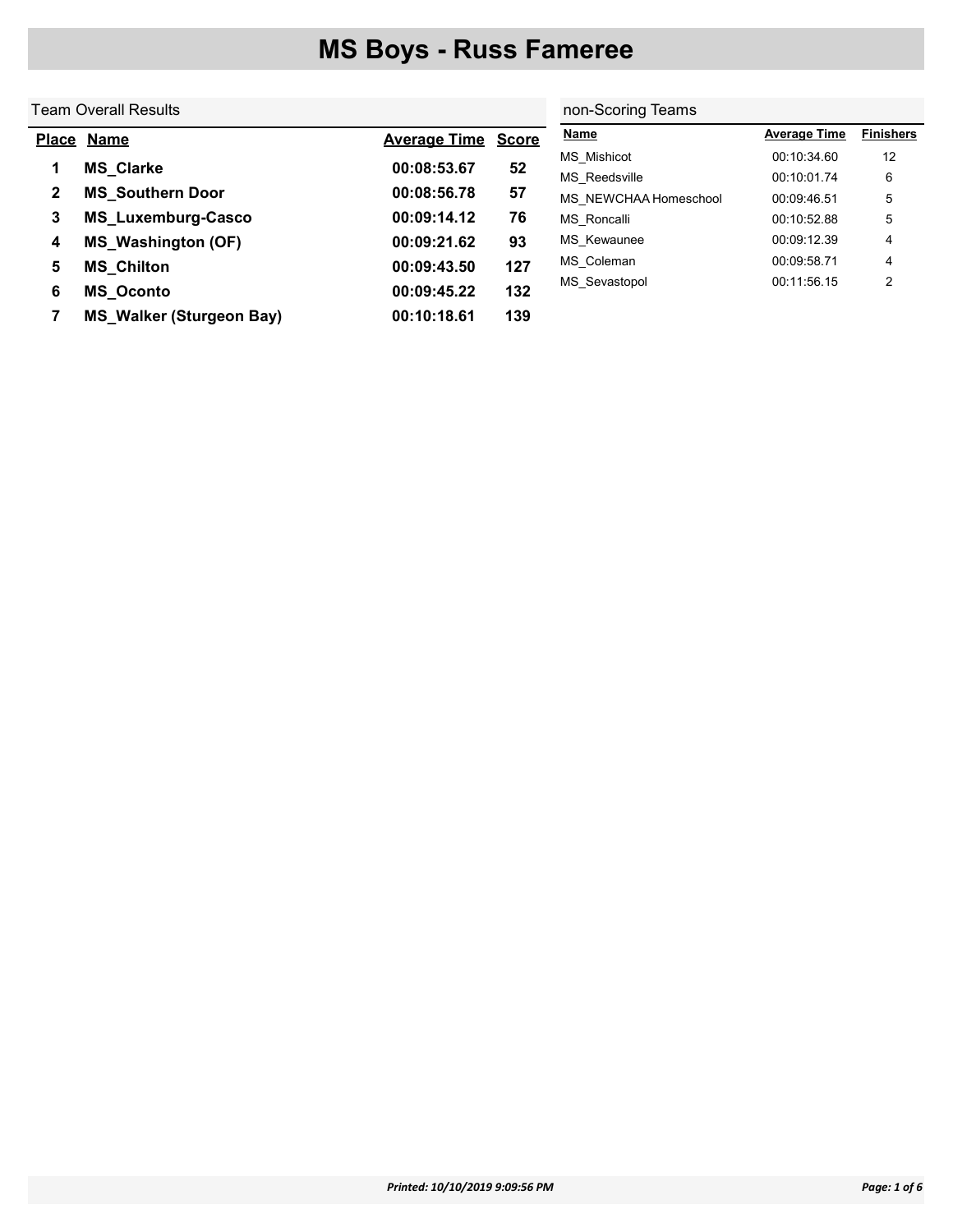Team Results

|                | <b>Place Team Name</b>    |                         |      |                          |             | Average Time # of Finishers Team Score |              |
|----------------|---------------------------|-------------------------|------|--------------------------|-------------|----------------------------------------|--------------|
| 1              | <b>MS_Clarke</b>          |                         |      |                          | 00:08:53.67 | 11                                     | 52           |
|                | <b>Team Position</b>      | <b>Overall Position</b> | Bib# | <b>Name</b>              |             | <b>Chip Time</b>                       | <b>Score</b> |
|                | 1                         | 4                       | 958  | <b>Carson Kadow</b>      |             | 00:08:20.36                            | $\mathbf{2}$ |
|                | 2                         | $\overline{7}$          | 961  | <b>Brice Radandt</b>     |             | 00:08:28.64                            | 4            |
|                | 3                         | 10                      | 962  | <b>Bergen Schmid</b>     |             | 00:08:43.87                            | 7            |
|                | 4                         | 12                      | 957  | Eli Gallagher            |             | 00:09:00.03                            | 9            |
|                | 5                         | 45                      | 951  | Dean Anderson            |             | 00:09:55.43                            | 30           |
|                | 6                         | 56                      | 960  | <b>Blake Kozlowski</b>   |             | 00:10:09.86                            | (37)         |
|                | 7                         | 72                      | 956  | Kaden Essert             |             | 00:10:38.82                            | (44)         |
|                | 8                         | 95                      | 963  | Jacob Schuh              |             | 00:11:45.30                            | (50)         |
| $\mathbf{2}$   | <b>MS_Southern Door</b>   |                         |      |                          | 00:08:56.78 | 8                                      | 57           |
|                | <b>Team Position</b>      | <b>Overall Position</b> | Bib# | Name                     |             | <b>Chip Time</b>                       | <b>Score</b> |
|                | 1                         | 1                       | 308  | Zone Wienke              |             | 00:07:58.63                            | 1            |
|                | 2                         | 5                       | 304  | <b>Ben Grota</b>         |             | 00:08:27.96                            | 3            |
|                | 3                         | 20                      | 301  | <b>Lucas Conard</b>      |             | 00:09:23.85                            | 16           |
|                | 4                         | 21                      | 303  | <b>Simon Dean</b>        |             | 00:09:24.67                            | 17           |
|                | 5                         | 25                      | 302  | <b>Peter Dean</b>        |             | 00:09:28.78                            | 20           |
|                | 6                         | 38                      | 307  | Tre Wienke               |             | 00:09:46.47                            | (25)         |
|                | 7                         | 63                      | 306  | Cody Penovich            |             | 00:10:17.32                            | (40)         |
|                | 8                         | 74                      | 305  | Lukas Kallin             |             | 00:10:41.66                            | (45)         |
| $\mathbf{3}$   | <b>MS_Luxemburg-Casco</b> |                         |      |                          | 00:09:14.12 | 23                                     | 76           |
|                | <b>Team Position</b>      | <b>Overall Position</b> | Bib# | <b>Name</b>              |             | <b>Chip Time</b>                       | <b>Score</b> |
|                | 1                         | 9                       | 618  | <b>Hudson Thiry</b>      |             | 00:08:38.76                            | 6            |
|                | 2                         | 17                      | 603  | <b>Colton Falish</b>     |             | 00:09:07.68                            | 13           |
|                | 3                         | 18                      | 619  | <b>Eric VanEss</b>       |             | 00:09:11.30                            | 14           |
|                | 4                         | 27                      | 597  | <b>Caleb Allen</b>       |             | 00:09:36.42                            | 21           |
|                | 5                         | 28                      | 615  | Jonathan Salentine       |             | 00:09:36.46                            | 22           |
|                | 6                         | 49                      | 600  | derek Christoph          |             | 00:09:58.59                            | (32)         |
|                | 7                         | 50                      | 616  | <b>Tanner Snowberry</b>  |             | 00:09:59.35                            | (33)         |
|                | 8                         | 52                      | 608  | Kory Jansen              |             | 00:10:01.25                            | (35)         |
| 4              | <b>MS_Washington (OF)</b> |                         |      |                          | 00:09:21.62 | 8                                      | 93           |
|                | <b>Team Position</b>      | <b>Overall Position</b> | Bib# | <b>Name</b>              |             | <b>Chip Time</b>                       | <b>Score</b> |
|                | 1                         | 8                       | 787  | <b>Ben Adams</b>         |             | 00:08:31.53                            | 5            |
|                | 2                         | 11                      | 790  | <b>Griffin Kopke</b>     |             | 00:08:50.20                            | 8            |
|                | 3                         | 23                      | 793  | <b>Emerson Rice</b>      |             | 00:09:25.82                            | 18           |
|                | 4                         | 24                      | 792  | <b>Damian Reed</b>       |             | 00:09:27.99                            | 19           |
|                | 5                         | 71                      | 788  | <b>Hendrix Cheek</b>     |             | 00:10:32.55                            | 43           |
|                | 6                         | 87                      | 794  | Cason Weenig             |             | 00:11:17.82                            | (48)         |
|                | 7                         | 90                      | 789  | <b>Elliot Hytinen</b>    |             | 00:11:28.77                            | (49)         |
|                | 8                         | 100                     | 791  | <b>Braxton Rajkovich</b> |             | 00:11:58.88                            | (51)         |
| $5\phantom{1}$ | <b>MS_Chilton</b>         |                         |      |                          | 00:09:43.50 | 10                                     | 127          |
|                | <b>Team Position</b>      | <b>Overall Position</b> | Bib# | <b>Name</b>              |             | <b>Chip Time</b>                       | <b>Score</b> |
|                | 1                         | 14                      | 364  | <b>Cordale Fhlug</b>     |             | 00:09:02.91                            | 10           |
|                | 2                         | 40                      | 369  | <b>Logan Platner</b>     |             | 00:09:47.97                            | 26           |
|                | 3                         | 41                      | 373  | <b>Eliot Wieting</b>     |             | 00:09:48.25                            | 27           |
|                | 4                         | 43                      | 372  | <b>Noah Schumacher</b>   |             | 00:09:51.43                            | 28           |
|                | 5                         | 55                      | 371  | Jack Schoen              |             | 00:10:06.96                            | 36           |
|                | 6                         | 58                      | 367  | Carson Pierquet          |             | 00:10:12.61                            | (38)         |
|                | 7                         | 75                      | 368  | <b>Kaleb Plate</b>       |             | 00:10:43.69                            | (46)         |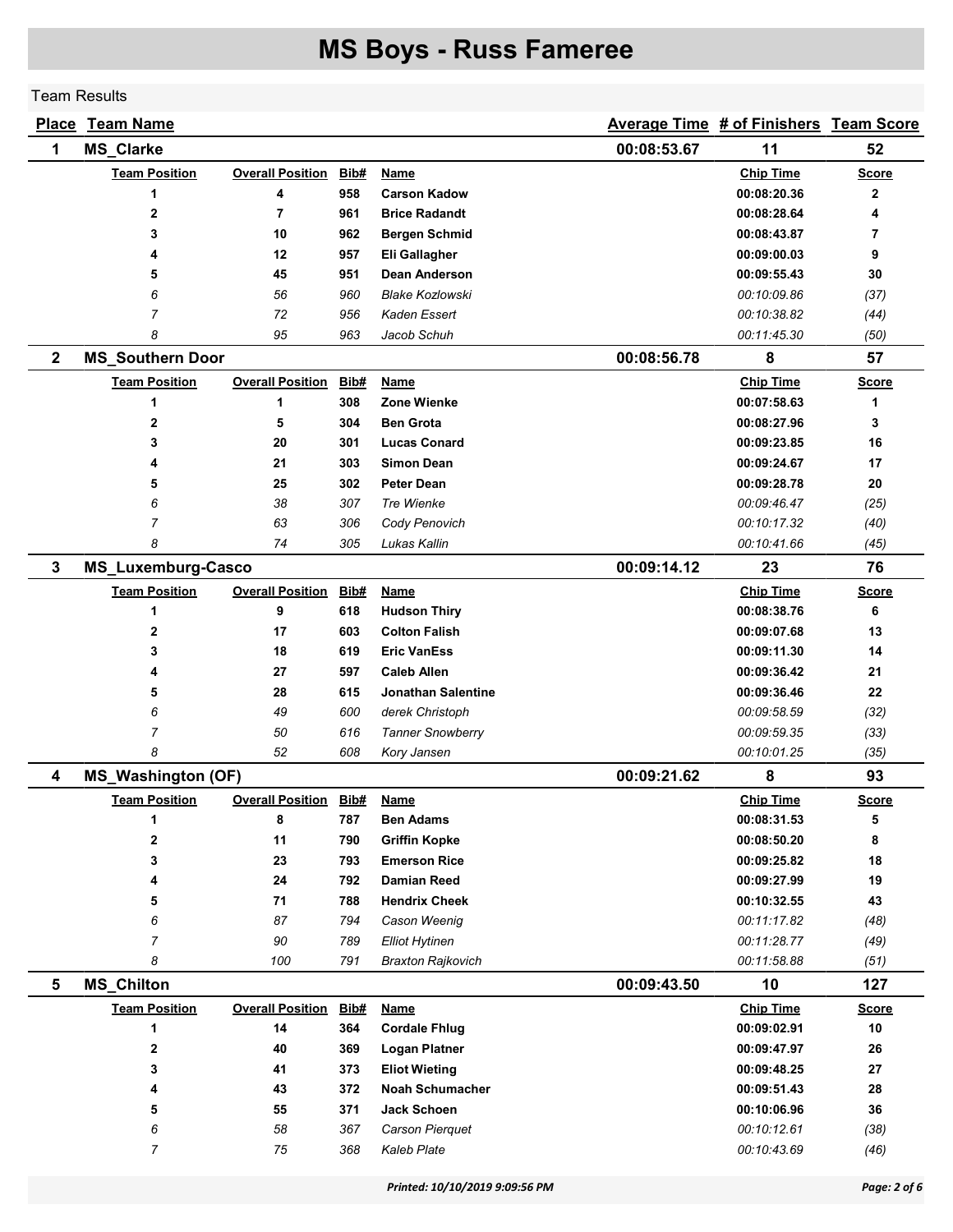|   | 8                               | 114                     | 363         | Aiden Bangart             |             | 00:13:07.97      | (52)         |
|---|---------------------------------|-------------------------|-------------|---------------------------|-------------|------------------|--------------|
| 6 | <b>MS_Oconto</b>                |                         |             |                           | 00:09:45.22 | 14               | 132          |
|   | <b>Team Position</b>            | <b>Overall Position</b> | Bib#        | <b>Name</b>               |             | <b>Chip Time</b> | <b>Score</b> |
|   |                                 | 16                      | 739         | <b>Cooper Campsure</b>    |             | 00:09:07.63      | 12           |
|   | 2                               | 29                      | 748         | <b>Ethan Wusterbarth</b>  |             | 00:09:40.10      | 23           |
|   | 3                               | 33                      | 737         | <b>Devon Bostwick</b>     |             | 00:09:42.31      | 24           |
|   | 4                               | 51                      | 745         | <b>Grant Simon</b>        |             | 00:10:00.56      | 34           |
|   | 5                               | 60                      | 734         | <b>Danial Alwin</b>       |             | 00:10:15.51      | 39           |
|   | 6                               | 66                      | 738         | Owen Brzozowski           |             | 00:10:22.91      | (41)         |
|   | 7                               | 67                      | 744         | <b>Graedy Martin</b>      |             | 00:10:26.92      | (42)         |
|   | 8                               | 77                      | 747         | Owen Trepanier            |             | 00:10:51.56      | (47)         |
| 7 | <b>MS_Walker (Sturgeon Bay)</b> |                         |             |                           | 00:10:18.61 | 5                | 139          |
|   | <b>Team Position</b>            | <b>Overall Position</b> | <b>Bib#</b> | <b>Name</b>               |             | <b>Chip Time</b> | <b>Score</b> |
|   |                                 | 15                      | 906         | <b>Tristan Brilla</b>     |             | 00:09:05.06      | 11           |
|   | 2                               | 19                      | 909         | <b>Glen Faller</b>        |             | 00:09:19.70      | 15           |
|   | 3                               | 44                      | 911         | <b>Conner Waterstreet</b> |             | 00:09:52.86      | 29           |
|   | 4                               | 48                      | 908         | <b>Johnny Delroit</b>     |             | 00:09:57.48      | 31           |
|   | 5                               | 116                     | 907         | <b>Shawn Conard</b>       |             | 00:13:17.96      | 53           |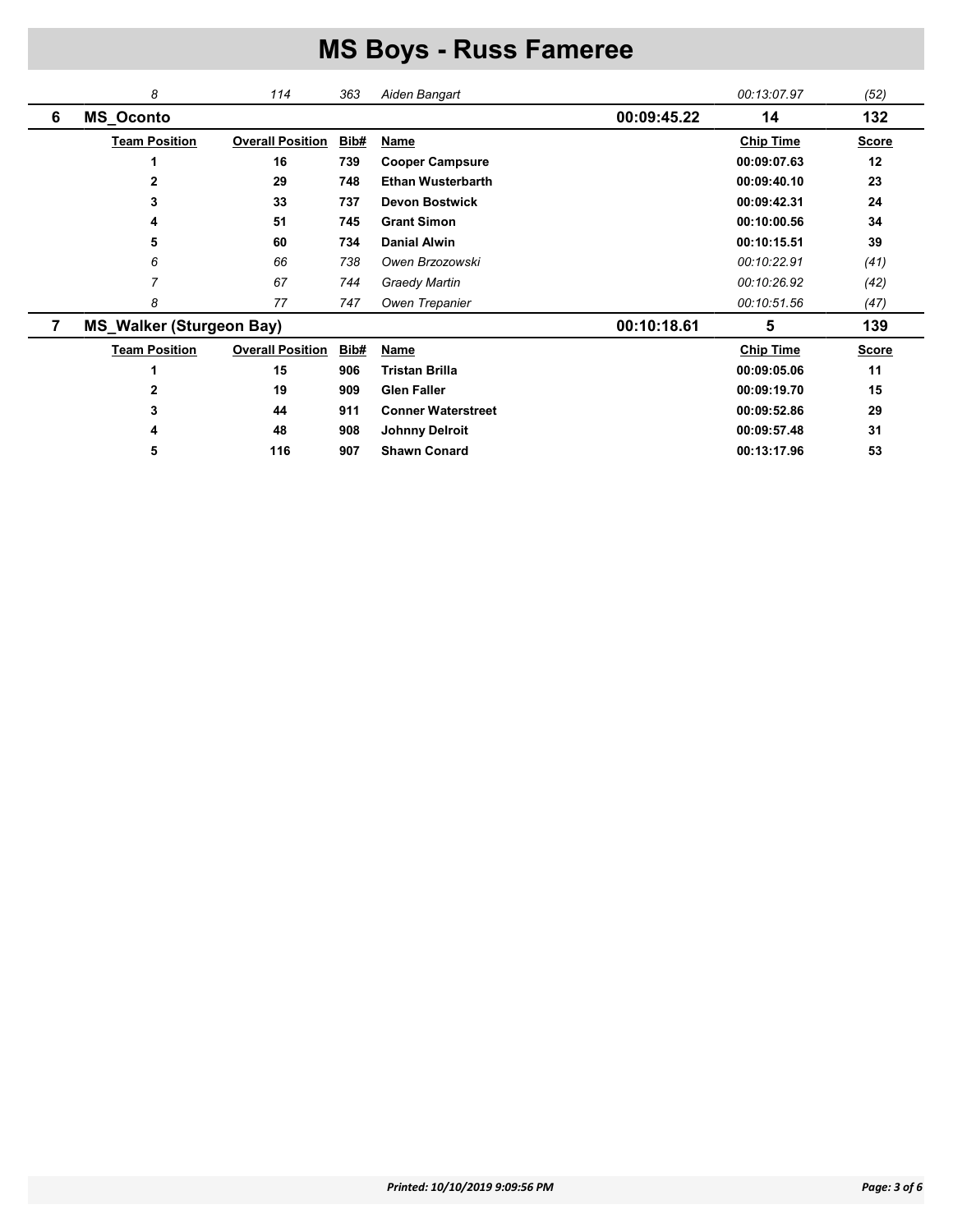#### Individual Overall Results

| <b>Overall</b> |      |     | Score Bib# Name           | <b>Class</b> | <b>Chip Time Team</b>  |                                      |
|----------------|------|-----|---------------------------|--------------|------------------------|--------------------------------------|
| 1              | 1    | 308 | Zone Wienke               | 6th          |                        | 00:07:58.63 MS_Southern Door         |
| 2              | 0    | 523 | <b>Christopher Cullen</b> | 8th          |                        | 00:08:10.30 MS_Kewaunee              |
| 3              | 1    | 480 | <b>Isaiah Martens</b>     | 8th          |                        | 00:08:13.90 MS_NEWCHAA Homeschool    |
| 4              | 2    | 958 | <b>Carson Kadow</b>       | 7th          | 00:08:20.36 MS Clarke  |                                      |
| 5              | 3    | 304 | <b>Ben Grota</b>          | 7th          |                        | 00:08:27.96 MS_Southern Door         |
| 6              | 0    | 522 | Jordan Brann              | 8th          |                        | 00:08:28.31 MS_Kewaunee              |
| 7              | 4    | 961 | <b>Brice Radandt</b>      | 7th          | 00:08:28.64 MS_Clarke  |                                      |
| 8              | 5    | 787 | <b>Ben Adams</b>          | 7th          |                        | 00:08:31.53 MS Washington (OF)       |
| 9              | 6    | 618 | <b>Hudson Thiry</b>       | 7th          |                        | 00:08:38.76 MS_Luxemburg-Casco       |
| 10             | 7    | 962 | <b>Bergen Schmid</b>      | 7th          | 00:08:43.87 MS_Clarke  |                                      |
| 11             | 8    | 790 | <b>Griffin Kopke</b>      | 7th          |                        | 00:08:50.20 MS_Washington (OF)       |
| 12             | 9    | 957 | Eli Gallagher             | 7th          | 00:09:00.03 MS_Clarke  |                                      |
| 13             | 2    | 844 | <b>Hunter Taddy</b>       | 8th          |                        | 00:09:02.00 MS_Reedsville            |
| 14             | 10   | 364 | <b>Cordale Fhlug</b>      | 8th          | 00:09:02.91 MS_Chilton |                                      |
| 15             | 11   | 906 | Tristan Brilla            | 8th          |                        | 00:09:05.06 MS_Walker (Sturgeon Bay) |
| 16             | 12   | 739 | <b>Cooper Campsure</b>    | Κ            | 00:09:07.63 MS_Oconto  |                                      |
| 17             | 13   | 603 | <b>Colton Falish</b>      | 8th          |                        | 00:09:07.68 MS_Luxemburg-Casco       |
| 18             | 14   | 619 | <b>Eric VanEss</b>        | 8th          |                        | 00:09:11.30 MS_Luxemburg-Casco       |
| 19             | 15   | 909 | <b>Glen Faller</b>        | 8th          |                        | 00:09:19.70 MS_Walker (Sturgeon Bay) |
| 20             | 16   | 301 | <b>Lucas Conard</b>       | 7th          |                        | 00:09:23.85 MS_Southern Door         |
| 21             | 17   | 303 | <b>Simon Dean</b>         | 7th          |                        | 00:09:24.67 MS_Southern Door         |
| 22             | 0    | 405 | <b>Tyler Rennie</b>       | 7th          |                        | 00:09:25.03 MS_Coleman               |
| 23             | 18   | 793 | <b>Emerson Rice</b>       | 7th          |                        | 00:09:25.82 MS_Washington (OF)       |
| 24             | 19   | 792 | <b>Damian Reed</b>        | 8th          |                        | 00:09:27.99 MS_Washington (OF)       |
| 25             | 20   | 302 | Peter Dean                | 7th          |                        | 00:09:28.78 MS_Southern Door         |
| 26             | 3    | 479 | Diego Martens             | 6th          |                        | 00:09:32.09 MS_NEWCHAA Homeschool    |
| 27             | 21   | 597 | <b>Caleb Allen</b>        | 8th          |                        | 00:09:36.42 MS_Luxemburg-Casco       |
| 28             | 22   | 615 | Jonathan Salentine        | 6th          |                        | 00:09:36.46 MS_Luxemburg-Casco       |
| 29             | 23   | 748 | <b>Ethan Wusterbarth</b>  | Κ            | 00:09:40.10 MS_Oconto  |                                      |
| 30             | 4    | 478 | Kaden Krall               | 6th          |                        | 00:09:40.96 MS NEWCHAA Homeschool    |
| 31             | 5    | 716 | <b>Aiden Schanilec</b>    | 6th          |                        | 00:09:41.21 MS_Mishicot              |
| 32             | 0    | 403 | Jack List                 | 8th          |                        | 00:09:41.81 MS_Coleman               |
| 33             | 24   | 737 | <b>Devon Bostwick</b>     | Κ            | 00:09:42.31 MS Oconto  |                                      |
| 34             | 6    | 714 | <b>Nick Parma</b>         | 8th          |                        | 00:09:42.85 MS_Mishicot              |
| 35             | 7    | 707 | <b>Benjamin Brice</b>     | 6th          |                        | 00:09:43.31 MS_Mishicot              |
| 36             | 8    | 843 | <b>Nathan Schneider</b>   | 7th          |                        | 00:09:45.09 MS_Reedsville            |
| 37             | 9    | 655 | <b>Elliott Onesti</b>     | 5th          |                        | 00:09:46.41 MS_Roncalli              |
| 38             | (25) | 307 | Tre Wienke                | 7th          |                        | 00:09:46.47 MS_Southern Door         |
| 39             | 10   | 477 | <b>Calvin Kirsteatter</b> | 8th          |                        | 00:09:46.99 MS_NEWCHAA Homeschool    |
| 40             | 26   | 369 | <b>Logan Platner</b>      | 7th          | 00:09:47.97 MS_Chilton |                                      |
| 41             | 27   | 373 | <b>Eliot Wieting</b>      | 6th          | 00:09:48.25 MS_Chilton |                                      |
| 42             | 11   | 710 | Karson Kowalski           | 6th          |                        | 00:09:49.16 MS_Mishicot              |
| 43             | 28   | 372 | <b>Noah Schumacher</b>    | 8th          | 00:09:51.43 MS_Chilton |                                      |
| 44             | 29   | 911 | <b>Conner Waterstreet</b> | 8th          |                        | 00:09:52.86 MS_Walker (Sturgeon Bay) |
| 45             | 30   | 951 | <b>Dean Anderson</b>      | 8th          | 00:09:55.43 MS Clarke  |                                      |
| 46             | 0    | 524 | Christian Hall            | 7th          |                        | 00:09:56.00 MS_Kewaunee              |
| 47             | 12   | 840 | <b>Talon Behnke</b>       | 7th          |                        | 00:09:56.01 MS Reedsville            |
| 48             | 31   | 908 | <b>Johnny Delroit</b>     | 8th          |                        | 00:09:57.48 MS_Walker (Sturgeon Bay) |
| 49             | (32) | 600 | derek Christoph           | 6th          |                        | 00:09:58.59 MS_Luxemburg-Casco       |
| 50             | (33) | 616 | <b>Tanner Snowberry</b>   | 6th          |                        | 00:09:59.35 MS_Luxemburg-Casco       |
| 51             | 34   | 745 | <b>Grant Simon</b>        | Κ            | 00:10:00.56 MS_Oconto  |                                      |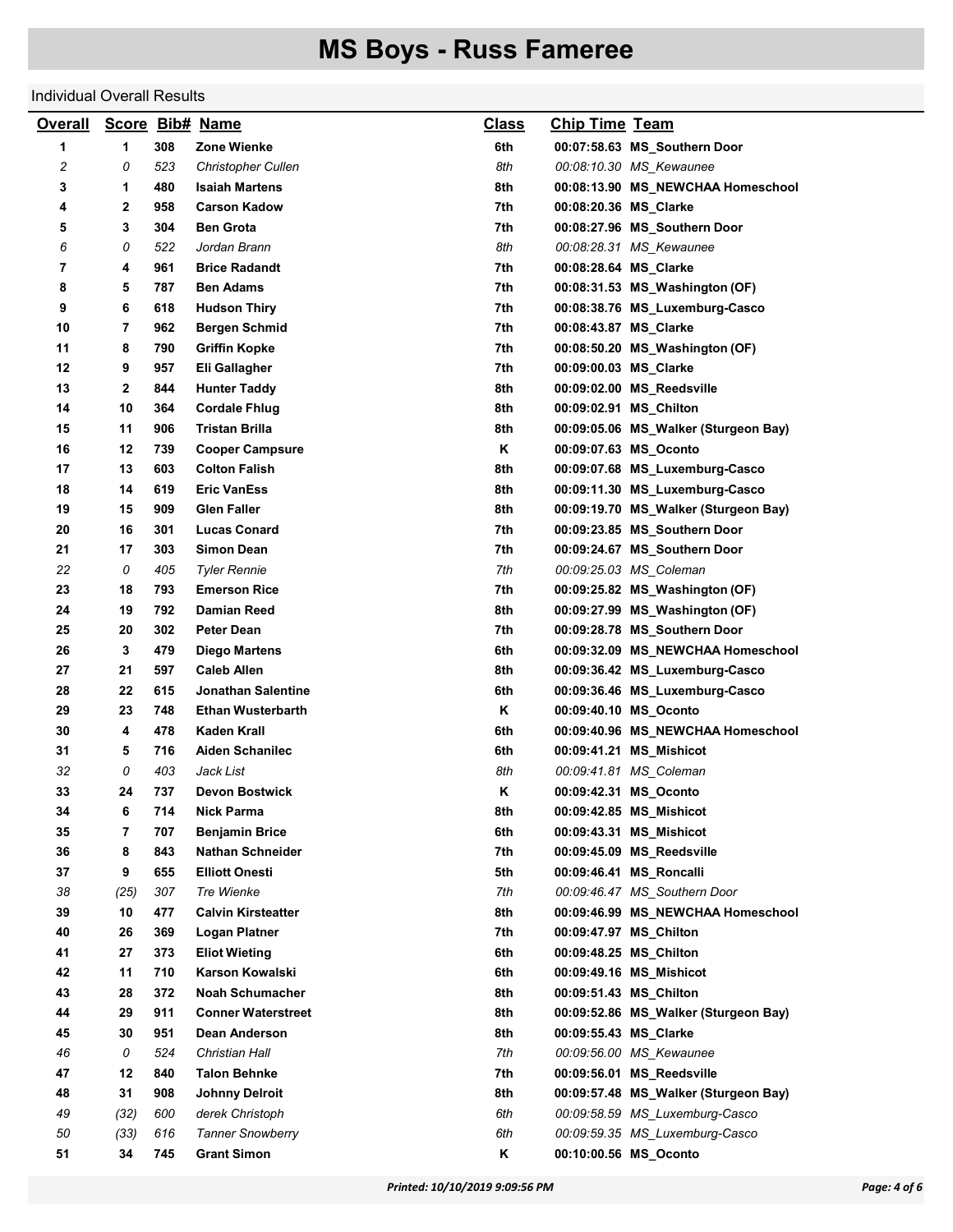| 52  | (35) | 608 | Kory Jansen              | 6th |                        | 00:10:01.25 MS_Luxemburg-Casco    |
|-----|------|-----|--------------------------|-----|------------------------|-----------------------------------|
| 53  | 13   | 842 | Logan Loppnow            | 7th |                        | 00:10:01.92 MS_Reedsville         |
| 54  | 14   | 841 | <b>Kodie Bubolz</b>      | 7th |                        | 00:10:06.07 MS_Reedsville         |
| 55  | 36   | 371 | <b>Jack Schoen</b>       | 7th |                        | 00:10:06.96 MS_Chilton            |
| 56  | (37) | 960 | <b>Blake Kozlowski</b>   | 6th | 00:10:09.86 MS Clarke  |                                   |
| 57  | 15   | 709 | <b>Ethan Gnadt</b>       | 8th |                        | 00:10:11.87 MS_Mishicot           |
| 58  | (38) | 367 | Carson Pierquet          | 6th | 00:10:12.61 MS_Chilton |                                   |
| 59  | 0    | 525 | Lucas Martin             | 7th |                        | 00:10:14.97 MS_Kewaunee           |
| 60  | 39   | 734 | <b>Danial Alwin</b>      | Κ   |                        | 00:10:15.51 MS_Oconto             |
| 61  | 0    | 609 | Lucas Ledvina            | 7th |                        | 00:10:15.83 MS_Luxemburg-Casco    |
| 62  | 0    | 611 | Michael Morozov          | 7th |                        | 00:10:16.47 MS_Luxemburg-Casco    |
| 63  | (40) | 306 | Cody Penovich            | 8th |                        | 00:10:17.32 MS_Southern Door      |
| 64  | 0    | 404 | <b>Tyler Mitchell</b>    | 7th |                        | 00:10:20.26 MS_Coleman            |
| 65  | 16   | 656 | Nicholas Vaca            | 7th |                        | 00:10:20.66 MS_Roncalli           |
| 66  | (41) | 738 | Owen Brzozowski          | Κ   |                        | 00:10:22.91 MS_Oconto             |
| 67  | (42) | 744 | <b>Graedy Martin</b>     | Κ   |                        | 00:10:26.92 MS_Oconto             |
| 68  | 0    | 402 | Jake Cullinane-Maleport  | 6th |                        | 00:10:27.76 MS_Coleman            |
| 69  | (17) | 717 | Jackson Thor             | 6th |                        | 00:10:31.27 MS_Mishicot           |
| 70  | 0    | 604 | <b>Noah Gilson</b>       | 7th |                        | 00:10:32.15 MS_Luxemburg-Casco    |
| 71  | 43   | 788 | <b>Hendrix Cheek</b>     | 6th |                        | 00:10:32.55 MS_Washington (OF)    |
| 72  | (44) | 956 | Kaden Essert             | 5th | 00:10:38.82 MS_Clarke  |                                   |
| 73  | (18) | 715 | Owen Schacht             | 5th |                        | 00:10:40.46 MS_Mishicot           |
| 74  | (45) | 305 | Lukas Kallin             | 7th |                        | 00:10:41.66 MS_Southern Door      |
| 75  | (46) | 368 | <b>Kaleb Plate</b>       | 7th | 00:10:43.69 MS_Chilton |                                   |
| 76  | (19) | 718 | <b>Preston Yindra</b>    | 7th |                        | 00:10:44.28 MS_Mishicot           |
| 77  | (47) | 747 | Owen Trepanier           | Κ   |                        | 00:10:51.56 MS_Oconto             |
| 78  | 0    | 713 | Davin Olson              | 7th |                        | 00:10:55.29 MS_Mishicot           |
| 79  | 20   | 653 | <b>Brandon Cayenberg</b> | 5th |                        | 00:10:57.24 MS_Roncalli           |
| 80  | 0    | 614 | <b>Conner Riley</b>      | 7th |                        | 00:10:57.94 MS_Luxemburg-Casco    |
| 81  | 0    | 613 | <b>Riley Richard</b>     | 7th |                        | 00:10:58.53 MS_Luxemburg-Casco    |
| 82  | 0    | 612 | Caden Piontek            | 6th |                        | 00:11:01.18 MS_Luxemburg-Casco    |
| 83  | 21   | 657 | <b>Danny Verhasselt</b>  | 7th |                        | 00:11:06.49 MS_Roncalli           |
| 84  | 0    | 599 | Corwin Brewer            | 6th |                        | 00:11:07.06 MS_Luxemburg-Casco    |
| 85  | 0    | 735 | Eli Bahrke               | Κ   |                        | 00:11:11.00 MS_Oconto             |
| 86  | 0    | 711 | Nick Logan               | 7th |                        | 00:11:15.97 MS_Mishicot           |
| 87  | (48) | 794 | Cason Weenig             | 6th |                        | 00:11:17.82 MS_Washington (OF)    |
| 88  | (22) | 845 | <b>Christopher Timm</b>  | 6th |                        | 00:11:19.38 MS_Reedsville         |
| 89  | 0    | 880 | <b>Finn Mathews</b>      | 6th |                        | 00:11:24.68 MS_Sevastopol         |
| 90  | (49) | 789 | <b>Elliot Hytinen</b>    | 8th |                        | 00:11:28.77 MS_Washington (OF)    |
| 91  | 0    | 740 | <b>Brayden Gard</b>      | Κ   |                        | 00:11:28.93 MS Oconto             |
| 92  | 0    | 746 | Rowan Theile             | Κ   |                        | 00:11:34.31 MS_Oconto             |
| 93  | 23   | 482 | <b>Owen Thompson</b>     | 7th |                        | 00:11:38.59 MS_NEWCHAA Homeschool |
| 94  | 0    | 708 | <b>Micah Eells</b>       | 7th |                        | 00:11:39.61 MS_Mishicot           |
| 95  | (50) | 963 | Jacob Schuh              | 8th | 00:11:45.30 MS_Clarke  |                                   |
| 96  | 0    | 606 | <b>Rylen Hinckley</b>    | 6th |                        | 00:11:45.95 MS_Luxemburg-Casco    |
| 97  | 0    | 953 | Isaac Blomberg           | 8th | 00:11:49.94 MS_Clarke  |                                   |
| 98  | 0    | 607 | AJ Hockstock             | 7th |                        | 00:11:51.72 MS_Luxemburg-Casco    |
| 99  | 0    | 736 | Ethan Baldwin            | Κ   |                        | 00:11:56.93 MS_Oconto             |
| 100 | (51) | 791 | <b>Braxton Rajkovich</b> | 6th |                        | 00:11:58.88 MS_Washington (OF)    |
| 101 | 0    | 712 | Owen Moore               | 6th |                        | 00:11:59.90 MS_Mishicot           |
| 102 | 0    | 610 | Kyan Lynts               | 7th |                        | 00:12:09.29 MS_Luxemburg-Casco    |
| 103 | 24   | 654 | <b>Demitrios Evanoff</b> | 5th |                        | 00:12:13.62 MS_Roncalli           |
| 104 | 0    | 602 | Aaron Delebreau          | 6th |                        | 00:12:17.12 MS_Luxemburg-Casco    |
| 105 | 0    | 605 | Gabe Goldsmith           | 7th |                        | 00:12:25.53 MS_Luxemburg-Casco    |
|     |      |     |                          |     |                        |                                   |